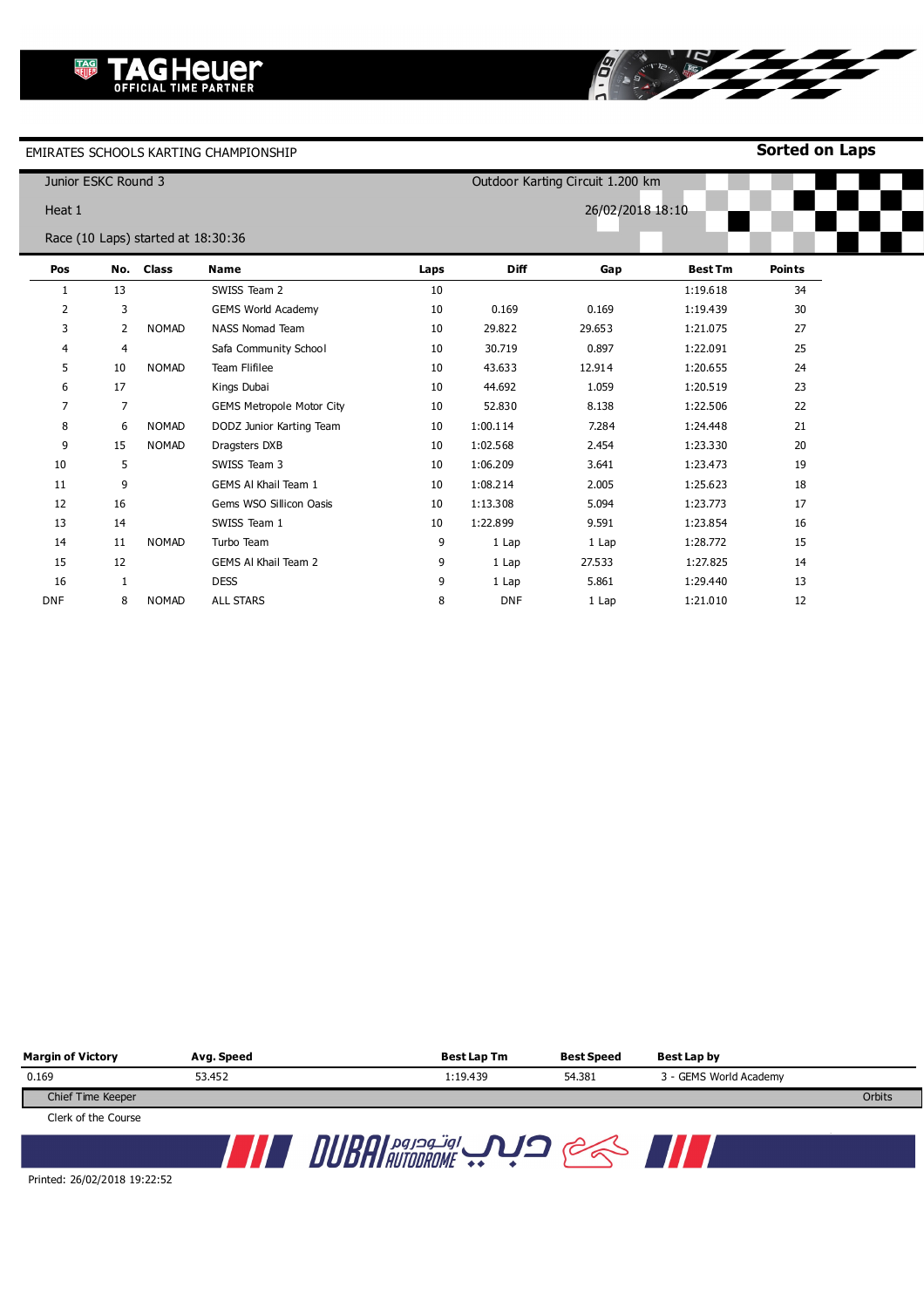**Sorted on Laps**

|                | Junior ESKC Round 3 |                                    |                                  |      |            | Outdoor Karting Circuit 1.200 km |                |               |
|----------------|---------------------|------------------------------------|----------------------------------|------|------------|----------------------------------|----------------|---------------|
| Heat 2         |                     |                                    |                                  |      |            | 26/02/2018 18:20                 |                |               |
|                |                     | Race (10 Laps) started at 18:57:24 |                                  |      |            |                                  |                |               |
| Pos            |                     | No. Class                          | <b>Name</b>                      | Laps | Diff       | Gap                              | <b>Best Tm</b> | <b>Points</b> |
| 1              | $\overline{4}$      |                                    | SWISS Team 2                     | 10   |            |                                  | 1:20.225       | 34            |
| $\overline{2}$ | 3                   |                                    | GEMS Al Khail Team 2             | 10   | 12.479     | 12.479                           | 1:21.053       | 30            |
| 3              | 6                   | <b>NOMAD</b>                       | Dragsters DXB                    | 10   | 30.477     | 17.998                           | 1:23.044       | 27            |
| 4              | 8                   |                                    | Kings Dubai                      | 10   | 37.922     | 7.445                            | 1:23.691       | 25            |
| 5              | 17                  | <b>NOMAD</b>                       | <b>ALL STARS</b>                 | 10   | 38.330     | 0.408                            | 1:23.612       | 24            |
| 6              | 10                  |                                    | <b>DESS</b>                      | 10   | 38.763     | 0.433                            | 1:22.268       | 23            |
| 7              | 11                  |                                    | <b>GEMS World Academy</b>        | 10   | 40.028     | 1.265                            | 1:23.567       | 22            |
| 8              | 9                   | <b>NOMAD</b>                       | <b>NASS Nomad Team</b>           | 10   | 42.471     | 2.443                            | 1:23.585       | 21            |
| 9              | 16                  |                                    | GEMS AI Khail Team 1             | 10   | 46.149     | 3.678                            | 1:22.628       | 20            |
| 10             | $\overline{7}$      |                                    | Gems WSO Sillicon Oasis          | 10   | 49.185     | 3.036                            | 1:22.320       | 19            |
| 11             | $\mathbf{1}$        | <b>NOMAD</b>                       | Team Flifilee                    | 10   | 58.553     | 9.368                            | 1:24.871       | 18            |
| 12             | 15                  |                                    | <b>GEMS Metropole Motor City</b> | 10   | 59.098     | 0.545                            | 1:24.994       | 17            |
| 13             | 5                   |                                    | SWISS Team 1                     | 10   | 1:10.311   | 11.213                           | 1:24.603       | 16            |
| 14             | 14                  | <b>NOMAD</b>                       | DODZ Junior Karting Team         | 9    | 1 Lap      | 1 Lap                            | 1:28.138       | 15            |
| 15             | $\overline{2}$      | <b>NOMAD</b>                       | Turbo Team                       | 9    | 1 Lap      | 0.674                            | 1:28.392       | 14            |
| 16             | 13                  |                                    | Safa Community School            | 9    | 1 Lap      | 10.714                           | 1:21.908       | 13            |
| <b>DNF</b>     | 12                  |                                    | SWISS Team 3                     | 4    | <b>DNF</b> | 5 Laps                           | 1:27.732       | 12            |

8

| <b>Margin of Victory</b> | Avg. Speed | Best Lap Tm | <b>Best Speed</b> | Best Lap by      |        |
|--------------------------|------------|-------------|-------------------|------------------|--------|
| 12.479                   | 52.925     | 1:20.225    | 53.849            | 4 - SWISS Team 2 |        |
| Chief Time Keeper        |            |             |                   |                  | Orbits |
| Clerk of the Course      |            |             |                   |                  |        |
|                          |            | اوتودروم    |                   |                  |        |

Printed: 26/02/2018 19:23:25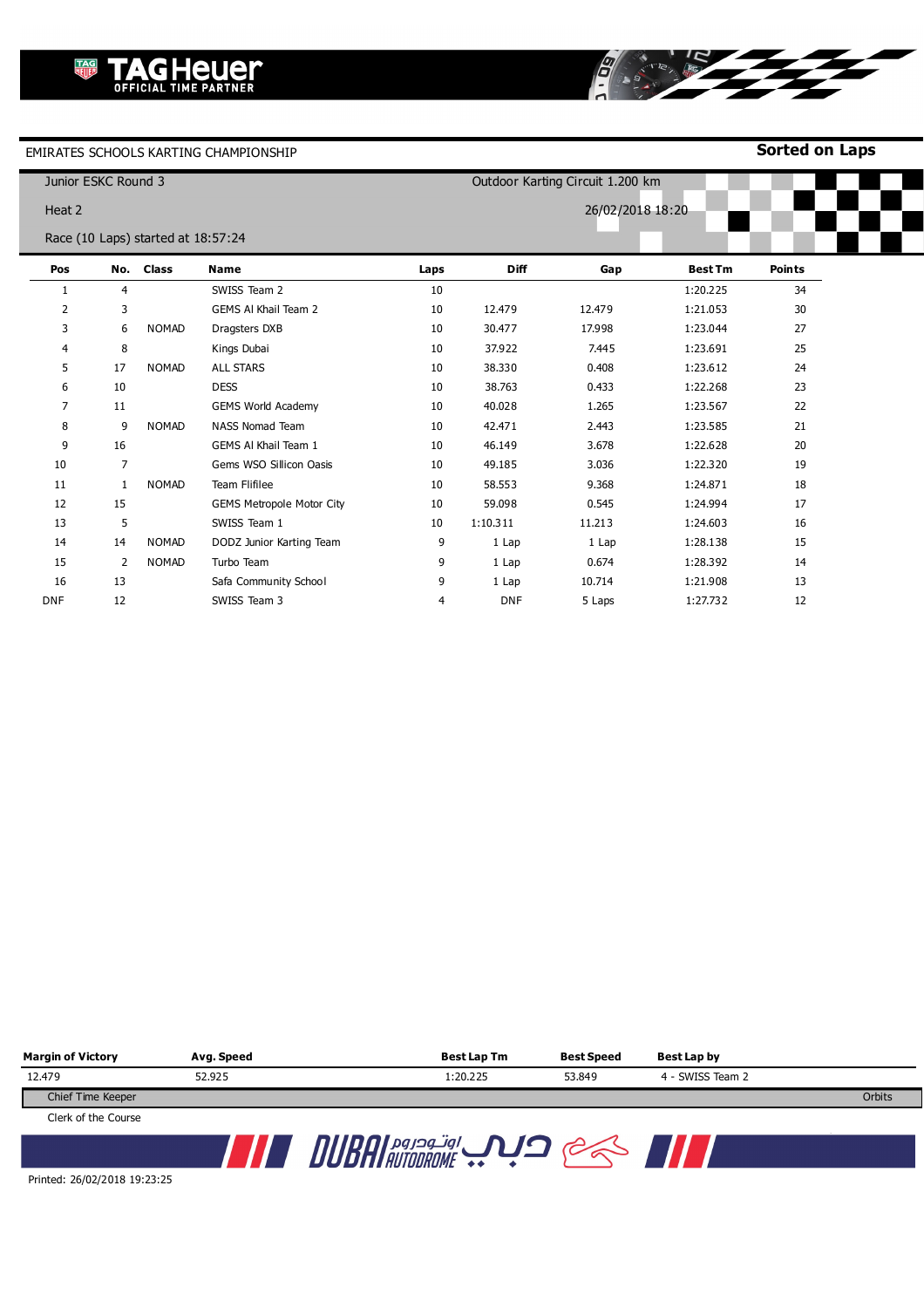**Sorted on Laps**

|        | Junior ESKC Round 3 |                                    |                                  |      |                  | Outdoor Karting Circuit 1.200 km |                |               |
|--------|---------------------|------------------------------------|----------------------------------|------|------------------|----------------------------------|----------------|---------------|
| Heat 3 |                     |                                    |                                  |      | 26/02/2018 18:30 |                                  |                |               |
|        |                     | Race (10 Laps) started at 19:26:27 |                                  |      |                  |                                  |                |               |
| Pos    |                     | No. Class                          | <b>Name</b>                      | Laps | <b>Diff</b>      | Gap                              | <b>Best Tm</b> | <b>Points</b> |
| 1      | 13                  |                                    | SWISS Team 3                     | 10   |                  |                                  | 1:19.810       | 34            |
| 2      | $\overline{4}$      |                                    | SWISS Team 1                     | 10   | 0.676            | 0.676                            | 1:19.979       | 30            |
| 3      | 3                   | <b>NOMAD</b>                       | Dragsters DXB                    | 10   | 11.563           | 10.887                           | 1:20.591       | 27            |
| 4      | 5                   |                                    | SWISS Team 2                     | 10   | 11.707           | 0.144                            | 1:20.740       | 25            |
| 5      | 15                  |                                    | <b>GEMS World Academy</b>        | 10   | 17.915           | 6.208                            | 1:20.714       | 24            |
| 6      | 16                  |                                    | <b>DESS</b>                      | 10   | 18.141           | 0.226                            | 1:21.549       | 23            |
| 7      | 17                  | <b>NOMAD</b>                       | <b>NASS Nomad Team</b>           | 10   | 18.346           | 0.205                            | 1:20.699       | 22            |
| 8      | 1                   |                                    | Kings Dubai                      | 10   | 25.909           | 7.563                            | 1:23.031       | 21            |
| 9      | 14                  |                                    | Safa Community School            | 10   | 33.462           | 7.553                            | 1:22.892       | 20            |
| 10     | 11                  |                                    | <b>GEMS Metropole Motor City</b> | 10   | 35.999           | 2.537                            | 1:22.802       | 19            |
| 11     | 9                   | <b>NOMAD</b>                       | <b>ALL STARS</b>                 | 10   | 44.910           | 8.911                            | 1:24.143       | 18            |
| 12     | 6                   |                                    | GEMS AI Khail Team 2             | 10   | 45.599           | 0.689                            | 1:24.310       | 17            |
| 13     | 8                   | <b>NOMAD</b>                       | <b>Team Flifilee</b>             | 10   | 50.137           | 4.538                            | 1:24.726       | 16            |
| 14     | 10                  |                                    | GEMS AI Khail Team 1             | 10   | 53.367           | 3.230                            | 1:24.401       | 15            |
| 15     | 12                  | <b>NOMAD</b>                       | DODZ Junior Karting Team         | 9    | 1 Lap            | 1 Lap                            | 1:27.904       | 14            |
| 16     | 7                   | <b>NOMAD</b>                       | Turbo Team                       | 9    | 1 Lap            | 51.578                           | 1:36.967       | 13            |
| 17     | $\overline{2}$      |                                    | Gems WSO Sillicon Oasis          | 8    | 2 Laps           | 1 Lap                            | 1:27.189       | 12            |

8

| <b>Margin of Victory</b> | Avg. Speed | <b>Best Lap Tm</b> | <b>Best Speed</b> | Best Lap by       |        |
|--------------------------|------------|--------------------|-------------------|-------------------|--------|
| 0.676                    | 53.152     | 1:19.810           | 54.129            | 13 - SWISS Team 3 |        |
| Chief Time Keeper        |            |                    |                   |                   | Orbits |
| Clerk of the Course      |            |                    |                   |                   |        |
|                          |            |                    |                   |                   |        |

Printed: 26/02/2018 19:43:50